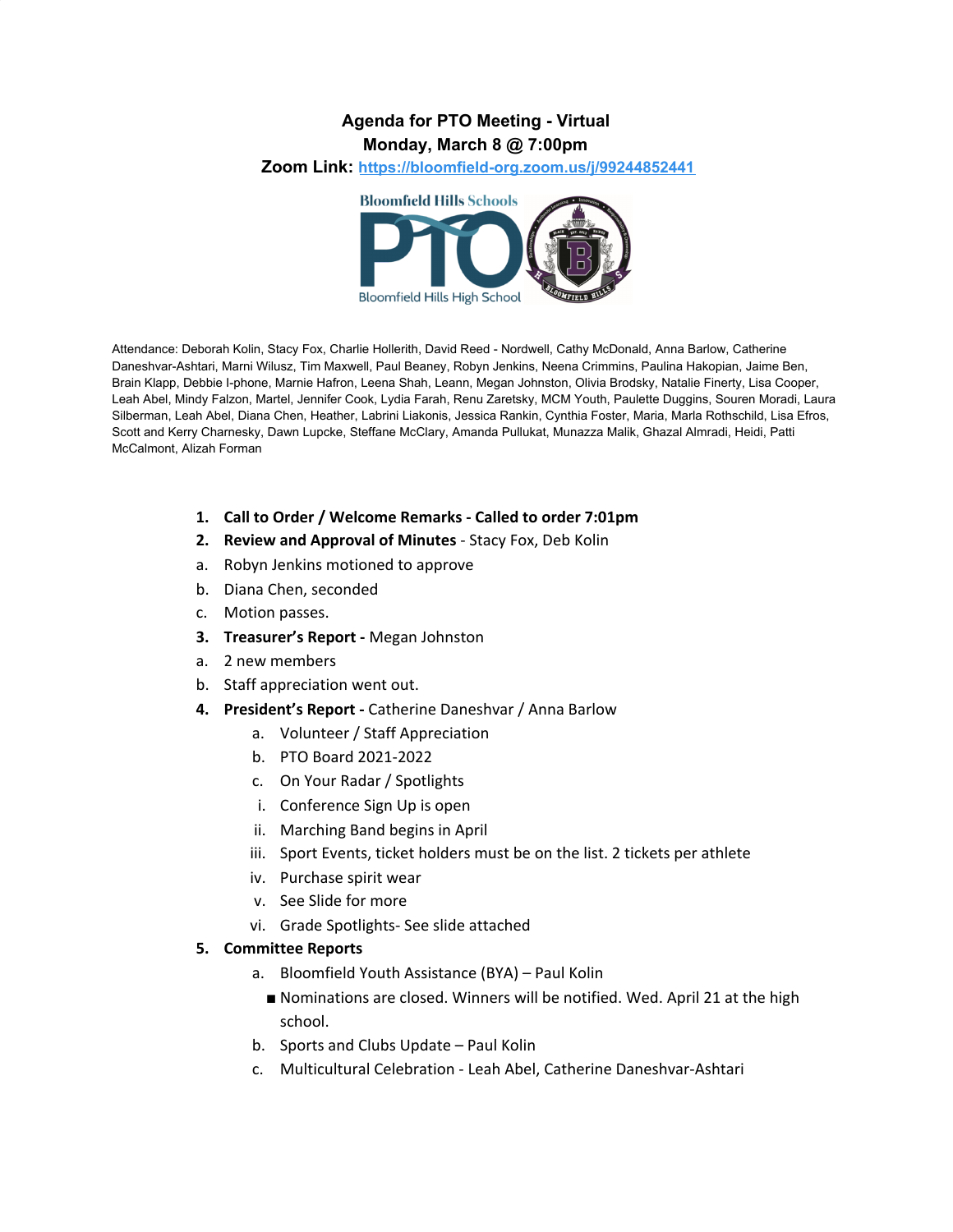- Theme is Legends and Stories. Entry Packet is available, due 4/19. Fun Pat Watson Videos. See Slide.
- Fruit box fundraiser Order by this Friday 3/12. See Slide
- Info on bloomfield.org
- d. Social Media Natalie Finerty, Neena Crimmins
- e. Student Leadership Laura Silberman, Debbie Guettler
	- See Slide
	- May 21 Senior Prom
- f. GET Anna Barlow
	- Two upcoming meetings. 4/12 & 5/10
	- See slide for more
- g. Parent Advisory Committee (PAC) Special Education Catherine Daneshvar
	- Next meeting for Bloomfield PAC is March 19
	- See slide for more
- h. Health & Wellness Anna Barlow
- Pathway to College with Alicia Jahnke April 7, 7pm

#### **6. Principal's Report**

- a. Return to in-person on April 5
	- Health & Safety is number one concern- see slide for all protocols
	- Bell schedule will be adjusted. Start 9:25-changes to 9:35am, End of day 2:30
	- Class time 65 minutes
	- 3 lunch periods
	- Black Hawk Hour remains, no asynchronous Wednesdays
	- Some asynchronous days left PD, testing days
	- Hopefully the last schedule change of the year!!
- b. Covid Protocol
	- 3'-6' distancing
	- Prescreener will continue
- c. Spring Testing
	- Spring testing will occur.
	- Federal testing waiver was not approved. State will be doing testing.
	- Week of April 12, expect schedule changes for this week.
	- See slide for test schedule
	- Freshmen PSAT9
	- Sophomores PSAT10
	- Juniors SAT with essay, ACT work keys, M Step
- d. Virtual Learning Community
	- Will continue being offered in the fall.
	- 21/22 Course book is updated and on the website deadline March 19
- e. Student Events
	- Prom is coming
	- All AP Exams will be at home. IB in person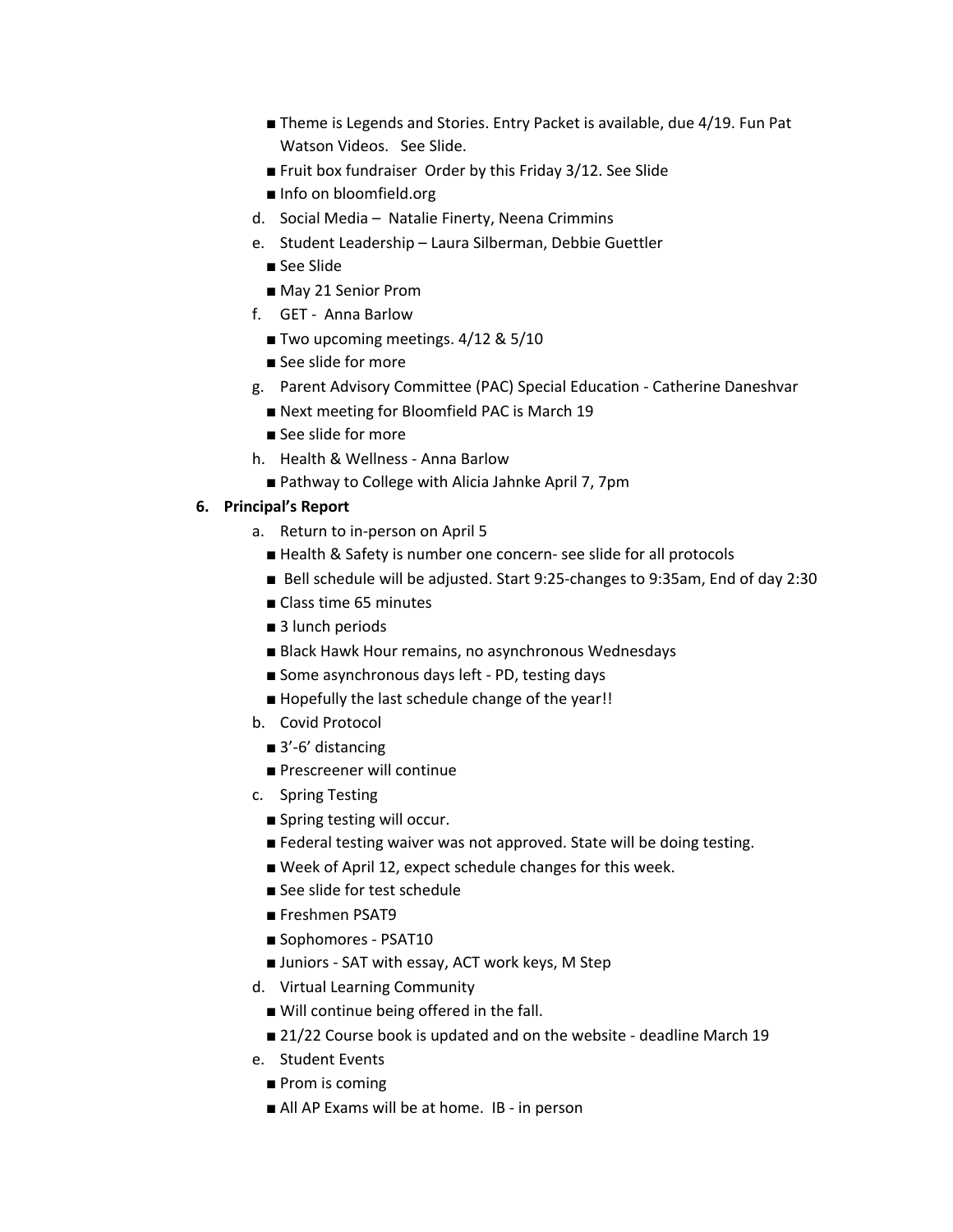- Graduation is tentatively at Pine Knob. June 6. There are backup plans in place. Mandatory graduation rehearsal will be at BHHS, football field
- f. Class of 2025
	- Step up day is coming May 28
- g. Summer School
	- Robust summer school opportunities
	- Courses for Bloomfield students, by Bloomfield teachers.
	- Schedule coming out in April
- **7. PTO Contact / Membership / Meetings**
- a. This meeting is recorded. Please enjoy! Link on the PTO website.
- b. April 12, 9:30 am next PTO Meeting
- **8. Old Business/New Business**
- **9. Meeting Adjourned 8:09pm**

**-------------------------------------------------------------------------------------------------------------**

**--------**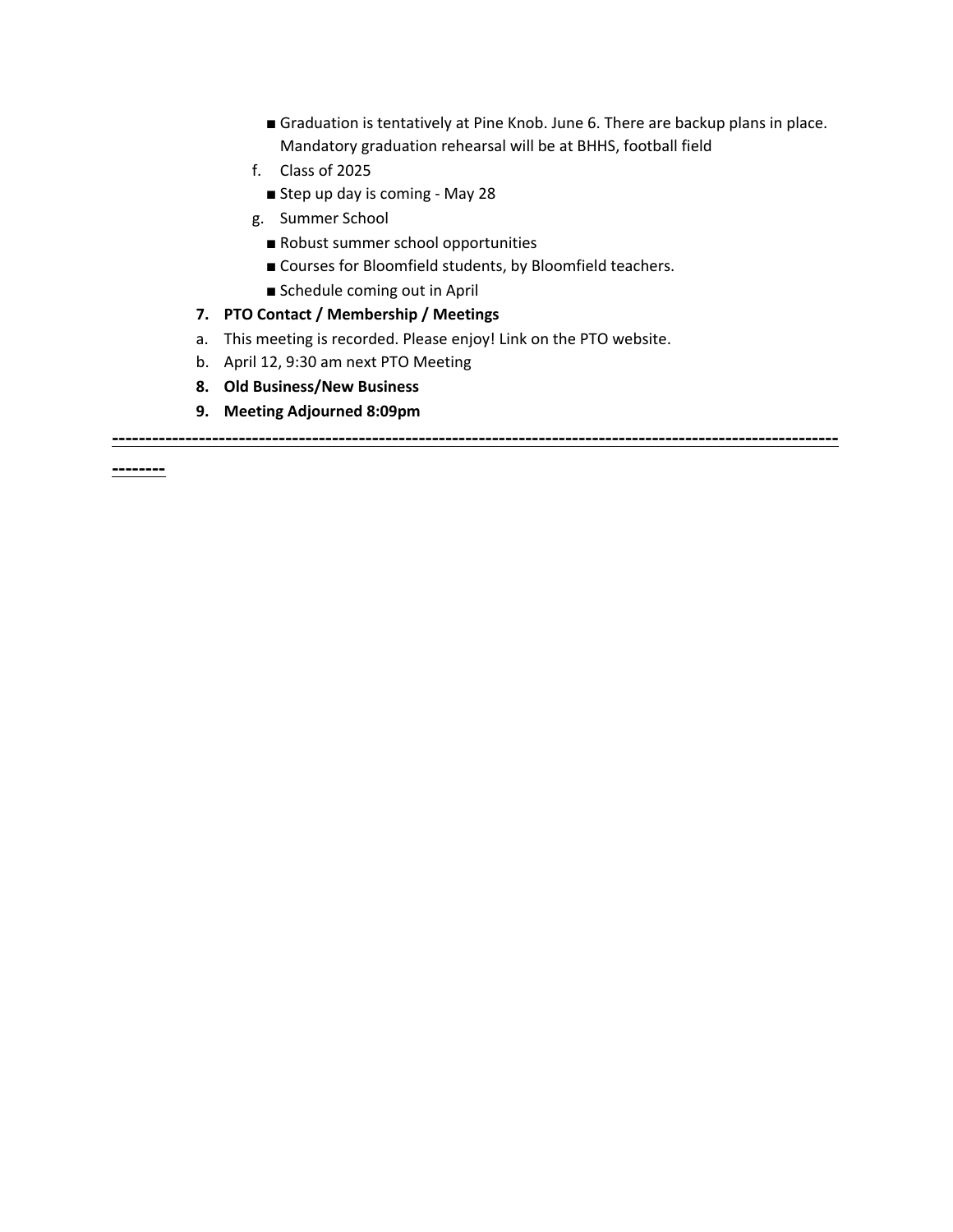# **Important Dates**

## *These are current at this time; please look out for updates as all are subject to change*

| <u>March</u> |                                                                          |
|--------------|--------------------------------------------------------------------------|
| 3/8          | PTO Meeting - virtual - 7:00-8:30 PM                                     |
| 3/10         | Progress Conferences - virtual - 4-7pm                                   |
| 3/13         | <b>Spring ahead - Daylight Savings Time - Move clocks forward 1 hour</b> |
| 3/22         | Spring Sports Begin - Tryouts or Practice                                |
| 3/26         | Half Day K-12 - dismissal @ 11am                                         |
| $3/29-4/2$   | No School - Spring Break                                                 |
| <u>Apri</u>  |                                                                          |
| <b>TBD</b>   | U Matter Week                                                            |
| 4/5          | Return to Full 5-day In-Person Learning                                  |
| 4/5          | Spring Marching Band - practice Tuesdays and Thursdays @ 7:30am          |
| 4/7          | Pathway to College Seminar @ 7pm                                         |
| 4/8          | Family Connections @ 7:30pm on Zoom                                      |
| 4/12         | PTO Meeting - virtual - 9:30-11 AM                                       |
| 4/13         | Testing: PSAT/SAT for Grades 9 & 11 . Grades 10 & 12 Do Not Report       |
| 4/14         | Testing: PSAT Grade 10, Work Keys Grade 11                               |
| 4/15         | Testing: M-Step Grade 11                                                 |
| 4/19         | Multicultural Celebration packets due                                    |
| 4/21         | Bloomfield Youth Assistance (BYA) Awards Ceremony                        |
| 4/22         | National Honor Society (NHS) Induction Ceremony 6:30-8:30 PM             |
| <b>May</b>   |                                                                          |
| $5/1-9$      | Man in Nature Trip                                                       |
| $5/3 - 14$   | <b>AP Exams</b>                                                          |
| 5/6          | Family Connections @ 7:30pm on Zoom                                      |
| 5/13         | No School                                                                |
| $5/13-15$    | Spring Play: Into the Woods                                              |
| 5/17         | PTO Meeting - virtual - 9:30-11 AM                                       |
| 5/21         | Senior Prom @ RoosterTail - 6:30-11pm                                    |
| $5/24 - 28$  | Senior Final Exams                                                       |
| 5/25         | College 101 - 6:30-8pm                                                   |
| 5/27         | Multicultural Celebration @ 5:30-8pm - Rain Date 6/2                     |
| 5/28         | Half Day K-12 - dismissal @ 11am                                         |
| 5/28         | LAST DAY OF SCHOOL FOR SENIORS!                                          |
| 5/31         | No school - Memorial Day                                                 |
| <u>June</u>  |                                                                          |
| 6/6          | Graduation @ DTE Energy Center: 1-4pm                                    |
| 6/6          | All Night Party - 9pm - 3am                                              |